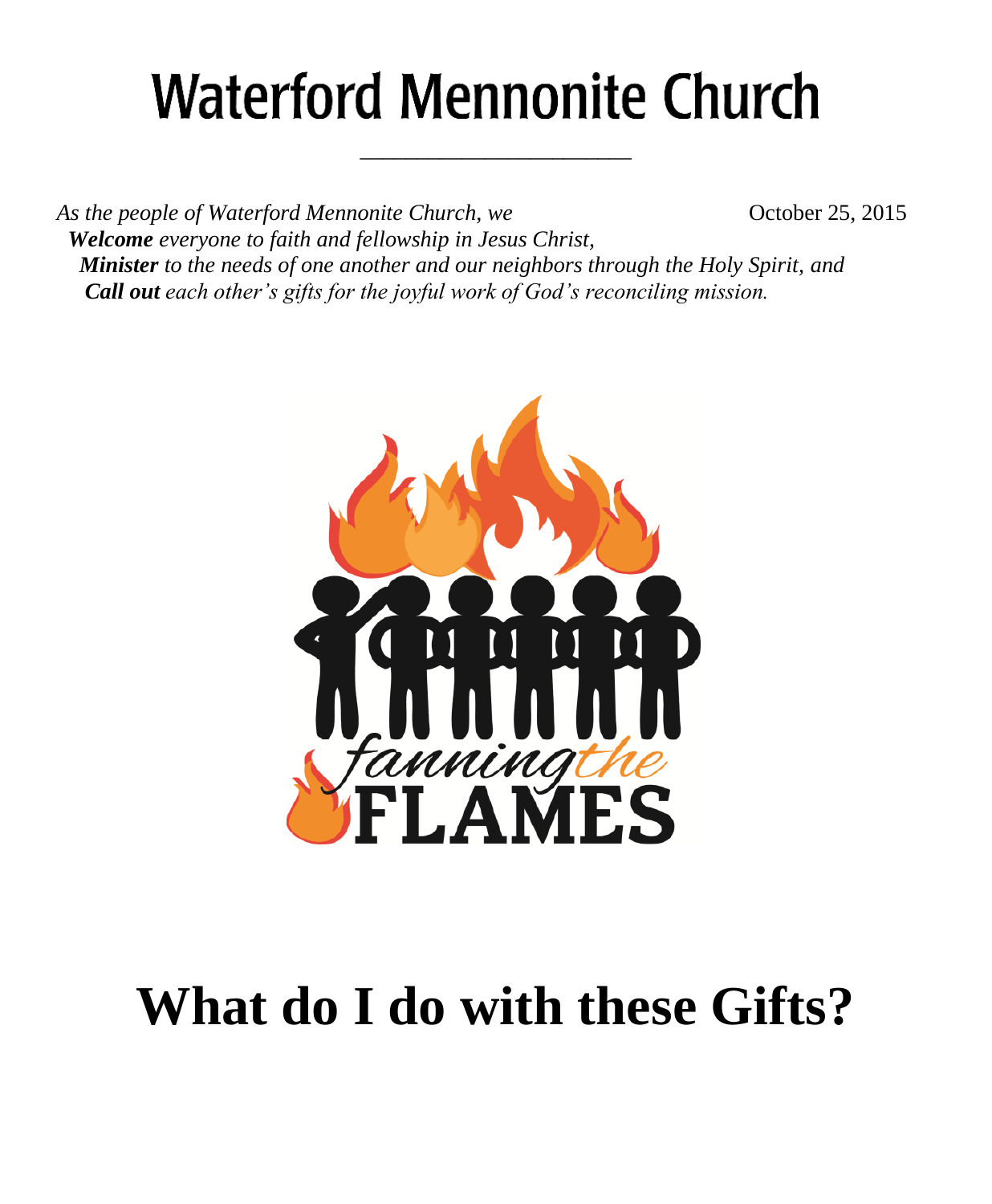| Prelude                                                          |                                                                                                                         | Anna Holbrook                                 |  |  |
|------------------------------------------------------------------|-------------------------------------------------------------------------------------------------------------------------|-----------------------------------------------|--|--|
| Gathering song                                                   | Here in this place                                                                                                      | Nick Stoltzfus, Simon Hurst<br>H <sub>6</sub> |  |  |
| Call to Worship                                                  |                                                                                                                         | Loanne Harms                                  |  |  |
| Songs of Worship                                                 | You are holy (Prince of Peace)<br>In Christ alone                                                                       |                                               |  |  |
| Lighting the Peace Lamp*                                         |                                                                                                                         |                                               |  |  |
| Prayer of Confession/Words of Assurance                          |                                                                                                                         |                                               |  |  |
| Children's Time                                                  |                                                                                                                         | Simon Yoder                                   |  |  |
| Offering                                                         | (Gifts are for Operating Fund unless designated otherwise)<br>Please pass the friendship pads as we give our offerings. |                                               |  |  |
| Scripture                                                        | Exodus 35:30-36:7                                                                                                       | <b>Bob Brenneman</b>                          |  |  |
| Sermon                                                           | "In the Shadow of God"                                                                                                  | Greg Hire                                     |  |  |
| Fanning the Flame                                                | Workin' on a building                                                                                                   |                                               |  |  |
| David Yoder, Eastern Mennonite University<br>God's Work Among Us |                                                                                                                         |                                               |  |  |
| Velma Swartz<br><b>Sharing and Congregational Prayer</b>         |                                                                                                                         |                                               |  |  |
| Benediction                                                      |                                                                                                                         |                                               |  |  |
| Sending song                                                     | Under his wings                                                                                                         |                                               |  |  |

H = *Hymnal: A Worship Book*; SJ = *Sing the Journey; SS = Sing the Story*

\*We light the peace lamp every Sunday to lament all unnecessary and violent loss of life around the world.

### **Living Stream Worship: Both services are live streamed at** [www.waterfordchurch.org](http://www.waterfordchurch.org/)



 *God, who gifts everyone in the church, calls each person to offer their abilities and spiritual gifts to God and the congregation, and also calls them to fan the flames of others to utilize their gifts.*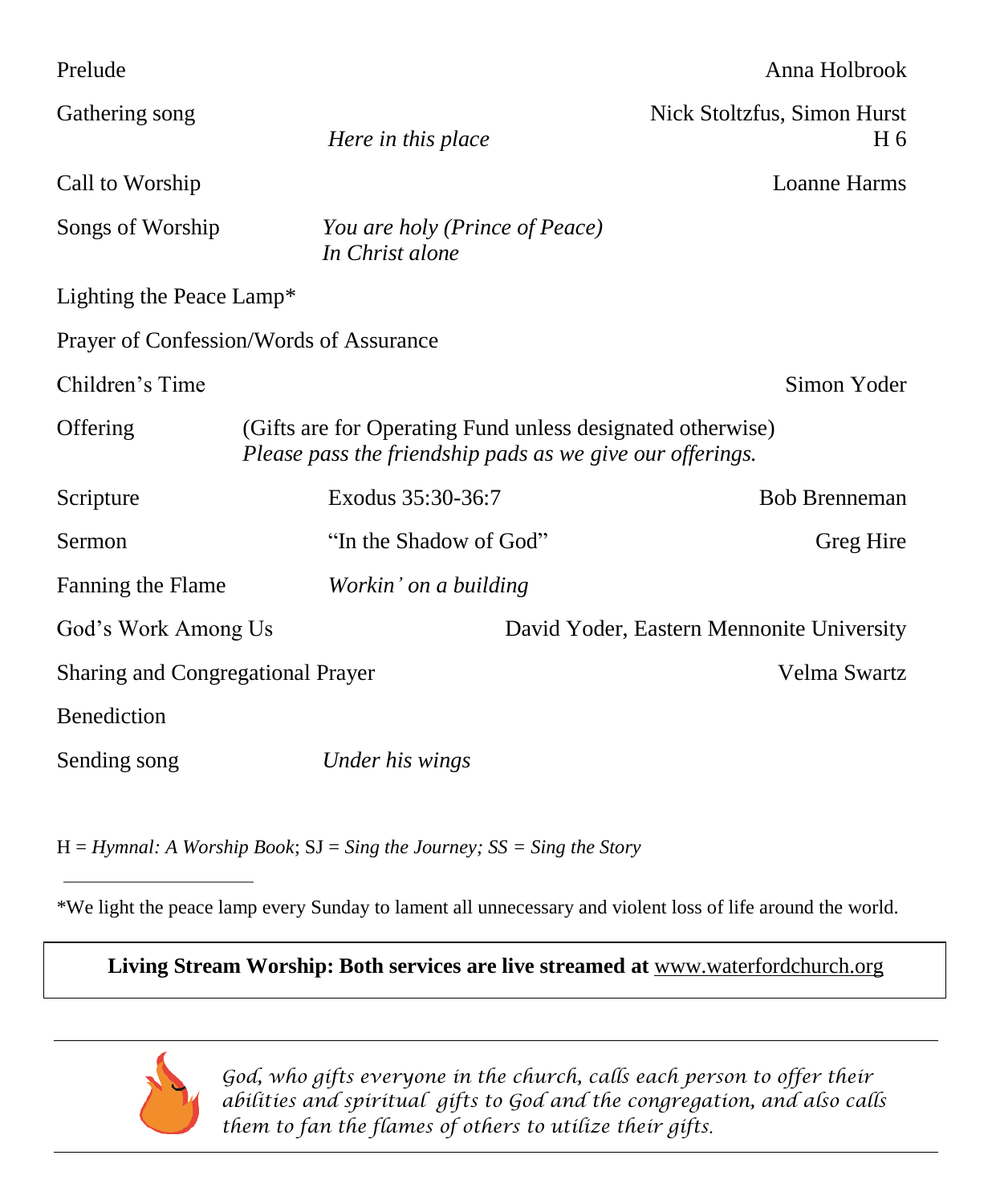### **Prayers for Brothers and Sisters**

Fifth grade students *– Colin Berkey, Leah Berkey, Olivia Bontreger, Drew Damer, Isaac Myers, Jordan Ross Richer, Jeremy Stutzman, Elyse Yoder –* and their Sunday School Teacher *Janette Amstutz.*

The coming and going of many *students, teachers, staff, and families* for fall break.

*Rod Hollinger-Janzen* (WMC and Executive Coordinator of Africa Inter-Mennonite Mission), *Steve Wiebe Johnson* (Mennonite Mission Network), and *Carlos Romero* (WMC and Mennonite Education Agency) as they are in Benin serving as resources for Mennonite-related institutional boards.

Praise God for the *27 Latin American women theologians* who attended Mennonite World Conference and led in the formation of a global Anabaptist network of women theologians. Pray for many of them who partner with Mennonite Mission Network in their local contexts.

*Julia Leatherman* after spending several days in the hospital for an infection.

*Ken and Jane Otto* as they grieve the death of Lewis Otto, Ken's father, who died Tuesday a.m.

*Wisdom*, in how *we as a community of faith*, can respond to refugees around the world.

#### **Welcome, Guests**

Large print copies of the bulletin and the hymnal and hearing aid systems are available from the ushers. Sermon boards for children are available at the back door; please pick one up as you enter. You are encouraged to bring infants through age two children to the nursery. Pick up the newsletter, *Buzz,* from the welcome kiosk in the foyer.

#### **Welcome Team**

| Greeter/Hosts  | Elmer and Deloris Wyse; Dwight and Carolyn Kauffman                                    |
|----------------|----------------------------------------------------------------------------------------|
| Ushers         | Ken Otto, Merv Chupp, Ken Houtz $(1st)$ ;                                              |
|                | Don Miller, Emily Landis, Herb Resler (2 <sup>nd</sup> )                               |
| <b>Nursery</b> | Lorene and Sophie Miller (1 <sup>st</sup> ); Jeff and Mariko Claassen (nurture); Vicki |
|                | <b>Weirich</b>                                                                         |
| Audiovisual    | Len & Kathy Emery; Tony Miller                                                         |

### **Today**

| $8:00/10:45$ a.m. Worship |                                   |
|---------------------------|-----------------------------------|
| $9:15$ a.m.               | Coffee and fellowship             |
| $9:30$ a.m.               | Nurture hour—classes for all ages |